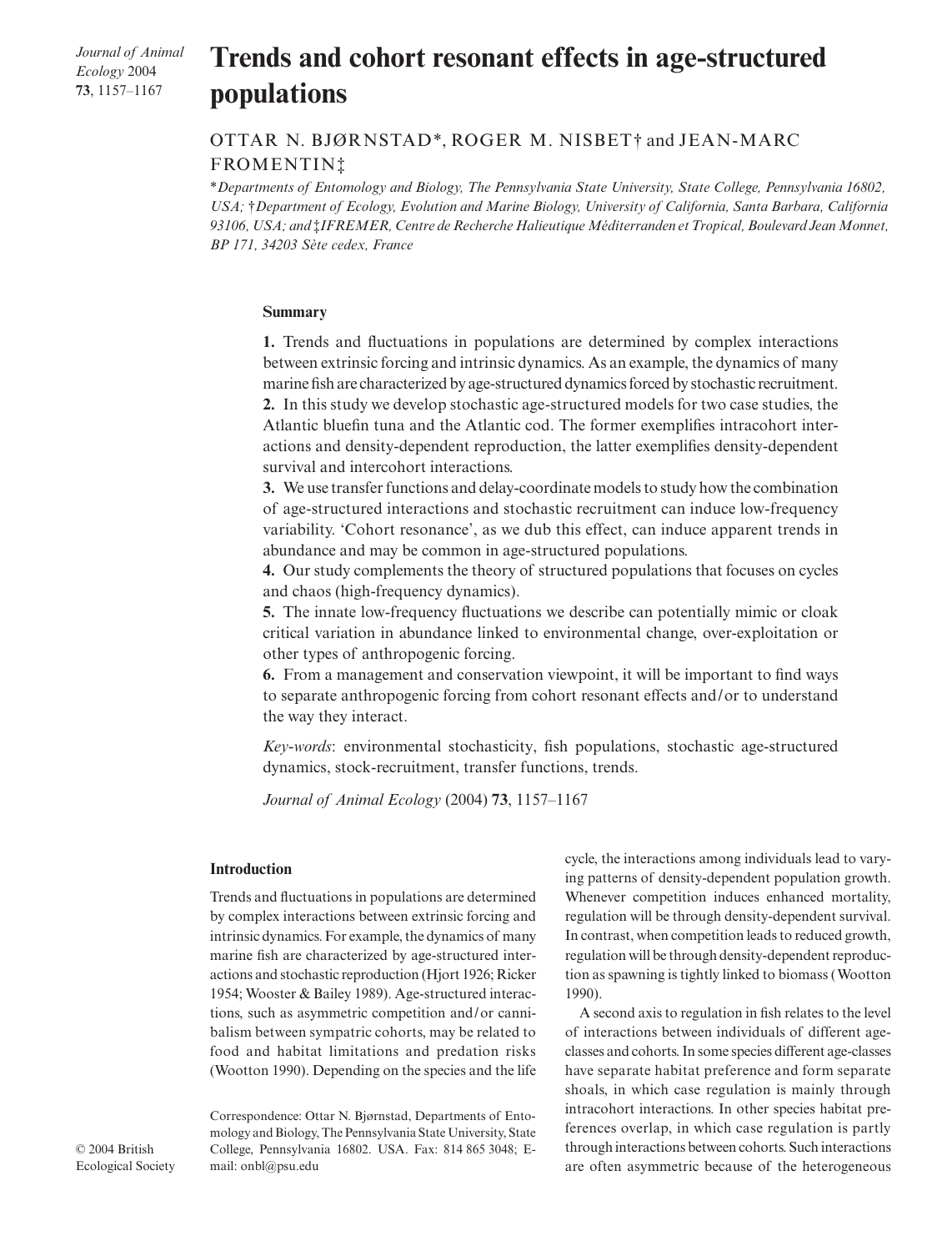**1158** *O. N. Bjørnstad, R. M. Nisbet & J.-M. Fromentin*

sizes of the interacting individuals. In species with iteroparous reproduction, there is invariably one additional 'intercohort interaction': the multiple age-classes that comprise the spawning stock all contribute to the size of the young-of-the-year (the so-called 'zero group').

A high level of stochasticity in recruitment appear to be ubiquitous in species with planktonic egg and larval stages (Eckert 2003), as the pelagic stage is affected by a suite of climatic and environmental factors. For instance, wind and oceanic currents may carry planktonic eggs and larvae to hostile offshore areas and phytoand zooplankton availability may vary greatly among locations and between years to provide extremely variable resources (e.g. Cushing 1995).

We previously proposed a model incorporating age-structure, density-dependence and stochastic recruitment to account for the variability in populations of Norwegian coastal cod (Bjørnstad *et al*. 1999a). Simulations revealed that while the deterministic version of the model predicts either stability or variation at the few-generation scale (such as cyclic and chaotic oscillation), a more realistic stochastic model exhibits apparent trends in abundance that were overlaid on the 'deterministic variability' − even in the absence of directional changes in the environment. Preliminary analyses of the model led to the conjecture that the trends were caused by age-structured interactions 'echoing' the stochastic recruitment. This speculation is the focus of the current study. In what follows, we will refer to apparent or real trends as low-frequency variation and cyclic/ chaotic oscillation as high-frequency variation (e.g. Cohen 1995).

Existing theory of population growth reveals many, often non-intuitive, effects of stochasticity. For instance, in the case of age-structured dynamics, describable by linear projection matrices, environmental stochasticity invariably results in lowered long-term growth rates (e.g. Tuljapurkar 1990; Caswell 2000). Even in static environments, demographic stochasticity can induce Allee effects (inverse density-dependence at low densities; Lande 1998). In the absence of stochasticity, non-linear interactions among age-, stage- or size-classes can lead to sustained high-frequency fluctuations in abundance (e.g. Oster & Takahashi 1974; Gurney & Nisbet 1980; Gurney, Nisbet & Lawton 1983; Nisbet & Onyiah 1994; Mertz & Myers 1996). Cannibalism can generate oscillations in which the survival alternates from high to low to high between consecutive cohorts to induce cyclic or complex dynamics (e.g. Diekmann *et al*. 1986; Hastings & Costantino 1991; Costantino *et al*. 1995). The effects of stochasticity on such nonlinear dynamics are currently receiving increasing attention.

© 2004 British Ecological Society, *Journal of Animal Ecology*, **73**, 1157–1167

The current study seeks to complement previous work − by using transfer functions (e.g. Nisbet & Gurney 1982) and delay-coordinate models (e.g. Bjørnstad *et al.* 2001) – and discuss how the interplay of age-structured interactions and stochastic forcing determine population fluctuations over both long and short time-scales. Our main locus is on low-frequency variability that would be interpreted as a trend in abundance in all but the longest data sets. Trends and low-frequency variability are of obvious importance in management and conservation, because trends are often associated with environmental change (e.g. regime shifts), overexploitation or other types of anthropogenic forcing. The variability that results from stochastic age-structured dynamics may wrongly encourage interventions in the face of natural low-frequency variability.

We show that − depending on the interactions within and among age classes − a population subjected to random environmental forcing on recruitment may exhibit low-frequency variability. In so doing, we provide a full analytical treatment of the conjecture by Bjørnstad *et al*. 1999a) that was dubbed the 'cohort resonance effect' in Bjørnstad & Grenfell (2001).

We analyse various life cycles that give rise to analogous effects and suggest that cohort resonant effects may be of general interest for age-structured populations. We place our results in the context of two case studies for which there exist exceptionally long time series: (1) the Atlantic bluefin tuna (*Thunnus thynnus* L.), which is regulated primarily by density-dependent reproduction, and (2) the Norwegian Skagerrak populations of Atlantic cod (*Gadus morhua* L.), which is regulated by density-dependent survival.

## **Focal species**

Before embarking on the theoretical explorations, we outline the natural histories that motivate our models. A majority of marine fish are iteroparous and females produce many small eggs that develop, hatch and grow without parental care. The hatched fish larvae are typically pelagic, provisioned with a yolk sac, and have a relatively undeveloped body form (Wootton 1990). The time immediately following yolk resorption is known as the 'critical period' during which mortality is extremely variable from year to year because of environmental fluctuations in the pelagic ecosystem (e.g. Cushing 1990). After a period of growth, the larvae metamorphose into juvenile fish (adult-like but immature). Benthic ('ground-dwelling') and demersal (dwelling near the sea floor) juvenile fish eventually settle on or near the bottom, whereas pelagic ones stay in the water column. Depending on the species, the juvenile period extends from a few months to several years.

To understand the dynamics that may result from environmental stochasticity in recruitment we focus on two case studies, the East-Atlantic bluefin tuna and the Norwegian Skagerrak cod. These species are of interest because they display contrasting life histories, and we have exceptionally long time series of abundance data for both (Fig. 1). Intriguingly, the historical dynamics of both species are dominated by low-frequency variability that are only partially explained by human exploitation or climatic changes (Fromentin *et al*. 1998; Ravier & Fromentin 2001).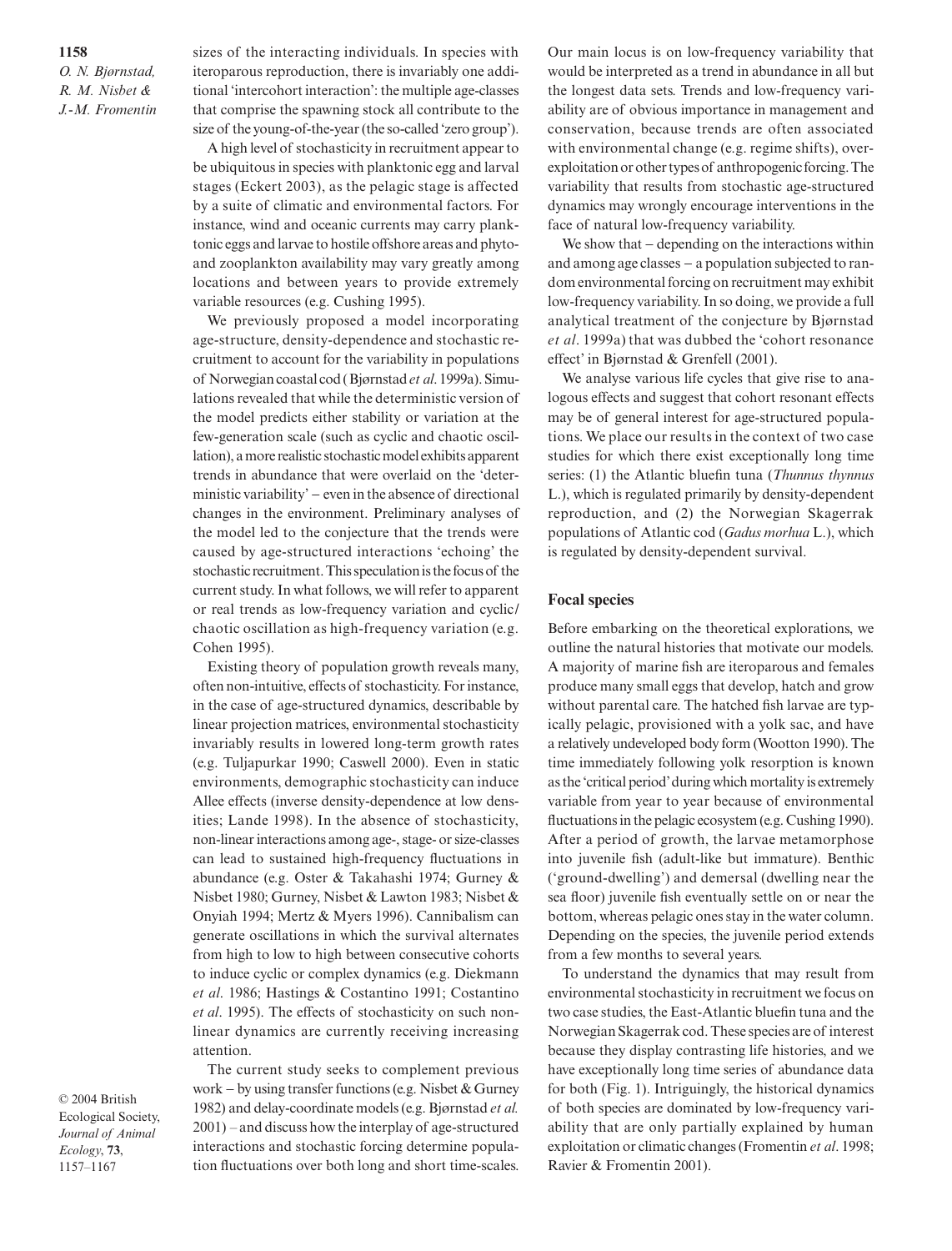

**Fig. 1.** Time series and power spectra of bluefin tuna (a, b) from traps in Sicily (Ravier & Fromentin 2001) and coastal cod (c, d) from the Skagerrak (Fromentin *et al*. 1997; Bjørnstad *et al.* 1999b). The power spcctra were estimated using logspline spectra (Kooperberg, Stone & Truong 1995) applied to the Lomb periodogram for incomplete time series (Lomb 1976).

Bluefin tuna is a large, pelagic and highly migratory fish, with migration between its spawning sites (restricted to a few spots in the Western Mediterranean Sea) and its feeding grounds (covering the North Atlantic). Some juveniles stay in the Mediterranean Sea, while others migrate into the North Atlantic (Mather, Mason & Jones 1995). Most members of a juvenile shoal come from the same age-class. East-Atlantic bluefin tuna mature after about 4 years, can live for at least 20 years, and can reach a substantial size  $(> 3 \text{ m long and } 500 \text{ kg})$ ; Fromentin & Fonteneau 2001). Density-dependent mortality has not been documented in tuna species. However, reproduction is highly size-dependent, so density-dependent growth will translate into densitydependent fecundity.

Atlantic cod, in contrast, is demersal with lifehistory traits that vary between local populations. The populations of the Norwegian Skagerrak coast are non-migratory and spawn in March. The pelagic larval phase is about 5 months and the young-of-the-year settle to a demersal life style during the summer and grow for around 2 years before maturing. The two juvenile age-classes (the young-of-the-year and the 1-year-old) have similar habitat preferences and are sympatric (Stenseth *et al*. 1999). As a consequence there is competition for habitat and food among individuals in the same cohort and density-dependent cannibalism by individuals of the older cohort (e.g. Bjørnstad *et al*. 1999b; Fromentin *et al*. 2001). Two- and 3-year-olds constitute about 75% of the spawning stock biomass in these coastal populations and life span rarely exceeds 6 years. This is short compared to other cod stocks (Stenseth *et al*. 1999). The Skagerrak cod is thus characterized by density-dependent survival and interactions between cohorts.

© 2004 British Ecological Society, *Journal of Animal Ecology*, **73**, 1157–1167

## **Transfer functions for age-structured dynamics**

#### THE GENERAL MODEL

The interplay of stochastic forcing and age-structured interactions shapes the dynamics of each cohort as well as the dynamics of groups of cohorts. Many aspects of the dynamics can be understood with the aid of transfer functions (Priestley 1981; Nisbet & Gurney 1982) that relate fluctuations in the 'output' − for example, the number of individuals in the reproductive stock − to the stochastic 'input', represented by variable per capita reproduction rates (see Horwood 1983; Ripa, Lundberg & Kaitala 1998, for related ecological applications).

Consider an annually reproducing species with agestructure and stochastic per capita reproductive rates. Let  $N_0$ ,  $\ldots$ ,  $N_d$ , denote the abundances of the young of the year and the subsequent *d* age classes. The growth of cohorts older than the young-of-the-year is generally given by the relation:

$$
N_{j+1,t} = N_{j,t-1} \lambda_j (N_{0,t-1}, \dots, N_{d,t-1}), \quad j = 0, 1 \dots, d \text{ eqn 1}
$$

where  $\lambda_i$  is the (possibly density-dependent) survival of age-class, *j*. Recruitment into the 0*th* age-class is through reproduction by the stock (the sum across adult age-classes,  $S_t = N_{m,t} + N_{m+1,t} + ... + N_{d,t}$  where *m* is the age at maturity). Recruitment may be densitydependent and is also influenced by a multiplicative stochastic forcing function denoted by  $\zeta$ . With these assumptions, the dynamics of the young-of-the-year (age < 12 months) can be written in the form:

$$
N_{0,t} = \zeta_t S_t F(S_t), \qquad \text{eqn 2}
$$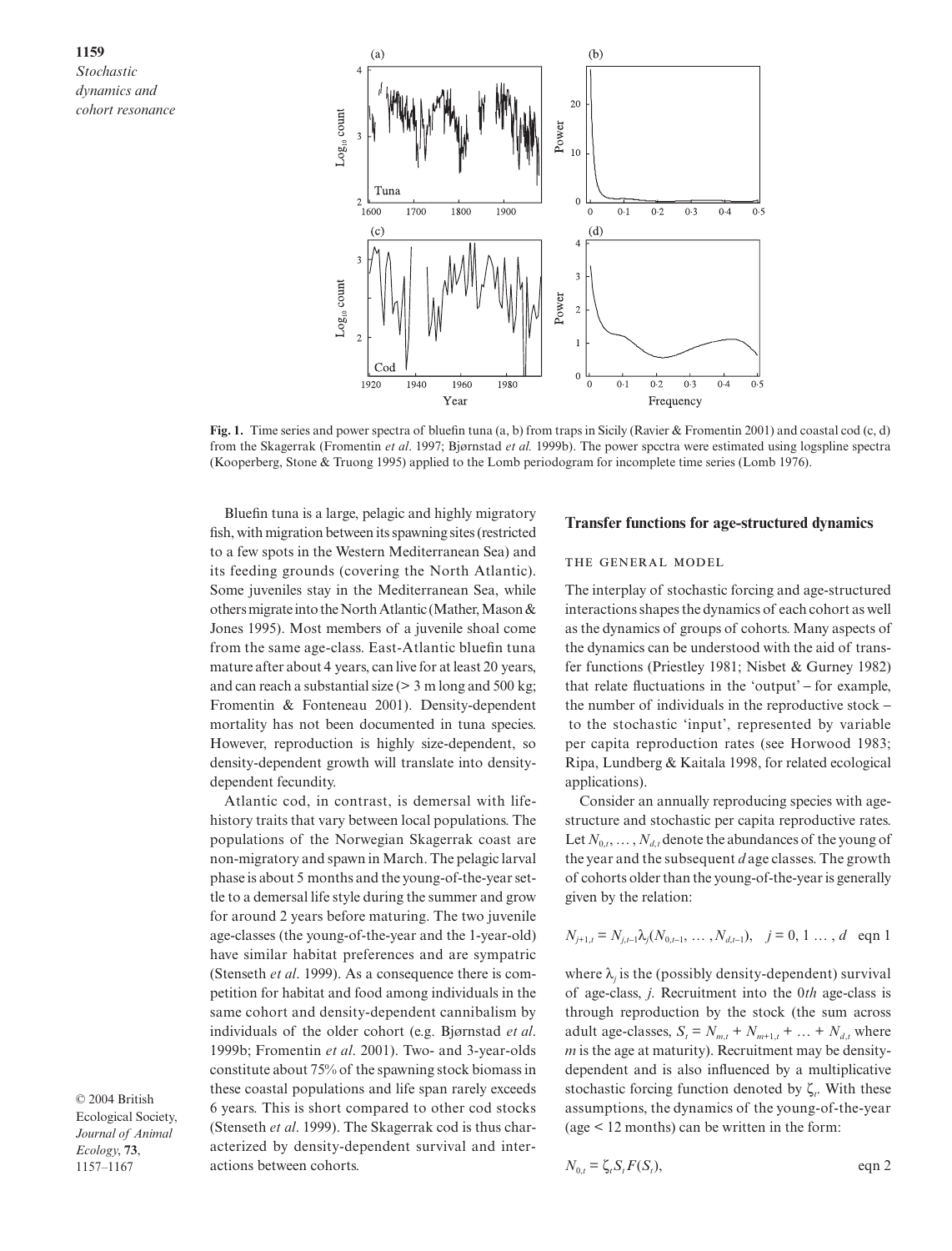**1160** *O. N. Bjørnstad, R. M. Nisbet & J.-M. Fromentin* where  $F()$  is the (possibly density-dependent) fecundity function. We note that while it may seem mathematically extraneous to have a 'half time step' equation − the annual time subscripts are the same on the left-hand side and right-hand side of eqn 2 − we employ this as a biologically motivated intermediate step, because many key density-dependent and density-independent interactions occur during the transitions from the metamorphosis from the egg and larval phases. In the age-structured calculations that follow, we retain order by back-substituting for the right-hand side of eqn 2 before analysis.

To analyse the stochastic dynamics we first assume that the density-dependence in recruitment (eqn 2) and/or survival (eqn 1) leads to an equilibrium state that is locally stable. We then linearize the equations about this equilibrium, and use the linearized equations to study the response to forcing (Appendix A). Nisbet & Gurney (1982) discuss in detail the strengths and limitations of this approach, drawing heavily on the study by Nisbet, Gurney & Pettipher (1977). The take-home message is that for many models with a single, locally stable, equilibrium, linearized analysis provides a remarkably good characterization of even quite large population fluctuations. The approach is much less robust for systems with multiple equilibria, and is of course inapplicable to systems with chaotic dynamics. The power of analyses based on linearized dynamics has also been exploited to understand community dynamics (e.g. Ripa *et al*. 1998; Ives, Gross & Klug 1999; Ripa & Ives 2003), while some limitations of the approach for systems near the edge of chaos were discussed by Pascual & Mazzega (2003).

In what follows, it is convenient to work with the sequence of vectors of log-transformed abundances,  $\{ \log N_t, t = 1, 2, ...\}$ . The linearization around the equilibrium log-abundance of each cohort, {log **N**\*} will then take the form

$$
\mathbf{x}_{t} = \mathbf{J}\mathbf{x}_{t-1} + \mathbf{A}\alpha_{t} \qquad \text{eqn 3}
$$

where  $\mathbf{x}_t = \log \mathbf{N}_t - \log \mathbf{N}^*$  is the vector of deviations of log-abundance from equilibrium, **J** is the Jacobian 'stability' matrix for the system, **A** is the vector that describes the influence of the stochastic forcing on the growth of each state variable, and  $\alpha$  is the deviations of log ζ*<sup>t</sup>* from its expectation (see Appendix A for details).

Transfer functions specify how the interactions in the life cycle amplify or attenuate stochastic forcing at different frequencies, *f* (Nisbet & Gurney 1982). Fluctuations with a frequency of 0·5 or 0·25 represents a 2-year and 4-year cycle, respectively. Fluctuations with very low frequencies would be indistinguishable from trends in all but the longest time series, thus representing 'apparent trends'. The power spectrum (sometimes called spectral density or simply spectrum),  $h_j(f)$ , of the fluctuations in age class *j* is related to the power spectrum, Γ(*f*), of the stochastic forcing function by the relationship

$$
h_j(f) = |T_j(f)|^2 \Gamma(f)
$$
eqn 4

where the transfer function,  $T(f)$  is given by (Appendix B):

$$
\mathbf{T}(f) = (\mathbf{I} - e^{-2\pi \mathbf{I}} \mathbf{J})^{-1} \mathbf{A}, \quad \text{eqn 5}
$$

where **I** is the identity matrix, and ι is the complex constant.

Several details in this relation were laid bare in Nisbet & Gurney (1982: chs 2–4). In addition, the transfer function has a particularly useful interpretation when moving from the state-space model (i.e. eqns 1–2) to its delay-coordinate equivalent that is a powerful tool in ecological time series analysis (Royama 1992; Bjørnstad, Falck & Stenseth 1995). The latter describes the dynamics of any one of the state variables (e.g. the stock) in terms of patterns of 'statistical density dependence' (Royama 1992) and the historical values of that particular variable at times  $t - 1$ ,  $t - 2$ , …,  $t - d$ (e.g. Royama 1992; Bjørnstad *et al*. 2001). For the present models, the delay-coordinate representation shows how the age-structured interactions induce delays in population regulation (see Bjørnstad *et al*. 1999a). In particular, the delay-coordinate model:

$$
x_{t} = c + \underbrace{a_{1}x_{t-1} + a_{2}x_{t-2} + \dots + a_{d}x_{t-d}}_{\text{autoregression}}
$$
  
+  $\varepsilon_{t} + \underbrace{b_{1}\varepsilon_{t-1} + \dots + b_{q}\varepsilon_{t-q}}_{\text{moving averaging}},$  eqn 6

has a transfer function of the form:

$$
T(f) = \frac{1 + b_1 e^{-(2\pi f)} + \dots + b_q e^{-(2\pi f)q}}{1 - a_1 e^{-(2\pi f)} - \dots - a_d e^{-(2\pi f)d}}.
$$
 eqn 7

Notice that the denominator of the transfer function reflects the regulatory delays and implies a particular form for the autoregressive component of the delaycoordinate model (Priestley 1981: ch. 4). In contrast, the numerator details how stochasticity may, depending on the specific life cycle, have both immediate and delayed effects as reflected in the coefficients of the moving average component. Furthermore, the Cayley– Hamilton theorem ensures that for any linear model (such as eqn 3), there exists a unique delay-coordinate representation (viz. eqn 6) (see, for example, Akaike 1974 and Aoki & Havenner 1991). This is a one-way equivalence, meaning that a given delay-coordinate model may arise from a number of different state-space models. The state-space/delay-coordinate equivalence is central to understand how age-structured interactions may interplay with stochasticity to induce apparent trends in fish populations. In the Supplementary material we supply a concise Mathematica workbook that details the calculations involved in the transfer functions, power spectra and delay-coordinate representations. With this general background in mind, we turn to the two case studies.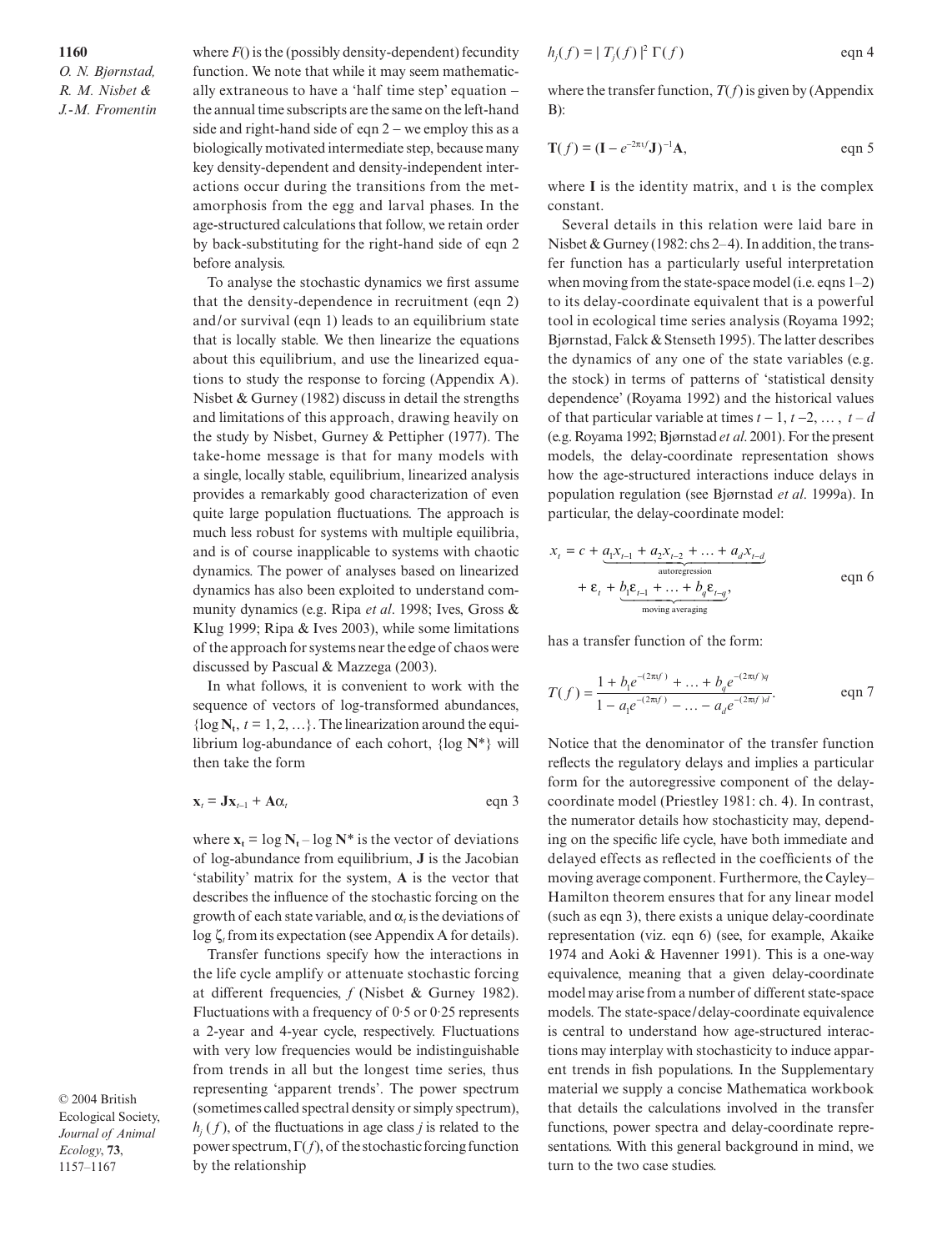*Stochastic dynamics and cohort resonance*

#### DENSITY-DEPENDENT FECUNDITY

The tuna life cycle, reviewed above, motivates the following age-structured model for each of the *j* juvenile cohorts (four in the case of bluefin) and *d* − *m* adult cohorts (around 15–20) that comprise the spawning stock:

$$
N_{0,t} = \zeta_t S_t F(S_t) \qquad \qquad \text{eqn 8}
$$

$$
N_{j,t} = \lambda_j N_{j-1,t-1} \quad j = 1, \dots, d \quad \text{eqn 9}
$$

$$
S_t = N_{m,t} + N_{m+1,t} + \dots + N_{d,t}
$$

Notation follows that of the General Model section. The annual survival,  $\lambda_j$ , is around 0.75 for juvenile age classes (i.e. for  $j = 1, ..., m - 1$ ) and around 0.9 for adults (ICCAT 1997). With this mortality schedule, 95% of the individuals that survived through the planktonic phase will be dead by age 20, and a very small fraction of the spawning stock is comprised of older individuals. The size of the cohort decays (approximately geometrically) with age. Due to senescence there may be an upper age-limit, *d*. We focus on the results assuming finite life span, but also present the mathematics for the limit as  $d \rightarrow \infty$  (negligible senescence). For relatively low senescence (high value of *d* ), the results are indistinguishable.

The function  $F(S<sub>i</sub>)$  describes density-dependent recruitment. For mathematical simplicity we use the Compertz model  $(F(S) = \exp(-\beta \log S) = S^{-\beta})$  but the conclusions generalize to the more commonly used Beverton–Holt model (Bjørnstad, Nisbet and Fromentin, unpublished results). For this life cycle, representative forms for the transfer functions of individual cohorts and that of the whole spawning stock (Table 1) are

depicted in Fig. 2. This figure shows that in the presence of white-noise stochastic forcing (i.e. temporally uncorrelated stochastic forcing), the spectrum of each cohort is also approximately 'white' (i.e. a flat power spectrum). In contrast, the spawning stock spectrum is heavily 'red-shifted' (i.e. dominance of low frequency variation; Cohen 1995) compared to the individual cohorts. The degree of red-shifting increases with number of cohorts in the stock (Fig. 2), so that more than 30% of the variation in the stock is in the very low frequency range  $(0 < f < 0.05)$  compared to 5% for each cohort. This red-shifting cannot be accounted for by the slight increase in mean ages of reproduction (given in Fig. 2 legend) that result from the increase in number of adult cohorts. Rather, the delay-coordinate representation of the model can elucidate the mechanism behind this conspicuous difference.

For any of the individual cohorts, *j*, the delaycoordinate representation for the dynamics is:

$$
x_{j,t} = c + (1 - \beta) \sum_{k=m}^{d} P_k x_{j,t-k} + \alpha_t, \qquad \text{eqn 10}
$$

where *c* is a constant,  $P_k$  is the proportion of the stock in age-class *k* at equilibrium, and *x* is as defined in the General Model section above. The variable  $\alpha$ , is the deviation of log ζ*<sup>t</sup>* from its expectation (see Appendix A). Assuming lognormal recruitment, α*<sup>t</sup>* will be a sequence of zero-mean normal variates (that need not necessarily be independent).

The density-dependence in reproduction, as quantified by β, induces a distributed delay in regulation that corresponds to the ages of the spawning individuals, from the time-lag representing maturation, *m*, to the timelag of maximum age, *d*. The importance of each delay is

**Table 1.** Transfer functions for individual cohorts, *j*, the stock, *S*, and young-of-the-year, 0, for the tuna model with densitydependent fecundity (eqns 8–9) and the cod model with density-dependent survival (eqns  $12-14$ ): the weights,  $P_k$ , are quantified  $\int_{0}^{\infty} \int_{0}^{\infty} \frac{\lambda_{s}^{d}}{\lambda_{s}^{d}}$ . The limits in the absence of senescence (d  $\rightarrow \infty$ ) are also given. The limits are for  $m = 3$  (top) and  $m = 1$  (bottom)

| Density-dependent fecundity:                                                                                                       |                                                                                                                                                                                                                              |
|------------------------------------------------------------------------------------------------------------------------------------|------------------------------------------------------------------------------------------------------------------------------------------------------------------------------------------------------------------------------|
| $T_j(f) = \frac{1}{1 - (1 - \beta) \sum_{n=0}^{d} e^{-2k\pi i f} P_k}$                                                             | $\frac{\lim}{1}{\xrightarrow{d\to\infty}} \frac{e^{-6\pi i f} (1-\beta)(1-\lambda_s)}{e^{2\pi i f} - \lambda_s}$                                                                                                             |
| $T_S(f) = \frac{\sum_{k=m} e^{-2k\pi i f} P_k}{1 - (1 - \beta) \sum_{k=m}^d e^{-2k\pi i f} P_k}$                                   | $\frac{\lim}{d\rightarrow\infty}$ $\frac{e^{-6\pi t/((1-\lambda_s))}}{1-\frac{e^{-6\pi t/((1+\beta)(1-\lambda_s))}}{e^{2\pi t/(\lambda_s)}}(e^{2\pi t/(\lambda_s))}}$                                                        |
| $T_0(f)$ same as $T_i(f)$                                                                                                          |                                                                                                                                                                                                                              |
| Density-dependent survival:                                                                                                        |                                                                                                                                                                                                                              |
| $T_j(f) = \frac{(1 - \beta)e^{-j\pi s}}{1 + \gamma e^{-2\pi sf} - (1 - \beta)\sum_{n=0}^d e^{-2k\pi sf} P_k}$                      | $\frac{\lim}{1\rightarrow\infty}\frac{(1-\beta)e^{-2\beta x(t)}}{1+\gamma e^{-4\pi t f}-\frac{e^{-2\pi t f}(1-\beta)(1-\lambda_s)}{e^{2\pi t f}-\lambda}}$                                                                   |
| $T_S(f) = \frac{(1 - \beta) \sum_{k=m} e^{-2\pi k t} P_k}{1 + \gamma e^{-2\pi t f} - (1 - \beta) \sum_{k=m}^d e^{-2k\pi t f} P_k}$ | $\frac{\lim}{d \to \infty} \frac{(1 - \beta)(1 - \lambda_s)e^{-2\pi t f} (e^{2\pi t f} - \lambda_s)^{-1}}{\left(1 + \gamma e^{-2\pi t f} - \frac{e^{-2\pi t f}(1 - \beta)(1 - \lambda_s)}{e^{2\pi t f} - \lambda_s}\right)}$ |
| $T_0(f) = \frac{1 + \gamma e^{-2\pi t}}{1 + \gamma e^{-2\pi t f} - (1 - \beta) \sum_{n=0}^{d} e^{-2k\pi t f} P_n}$                 | $\frac{\lim\limits_{d\rightarrow\infty}}{1+\gamma e^{-2\pi\imath f}-\frac{e^{-2\pi\imath f}}{e^{2\pi\imath f}-\lambda_s}}$                                                                                                   |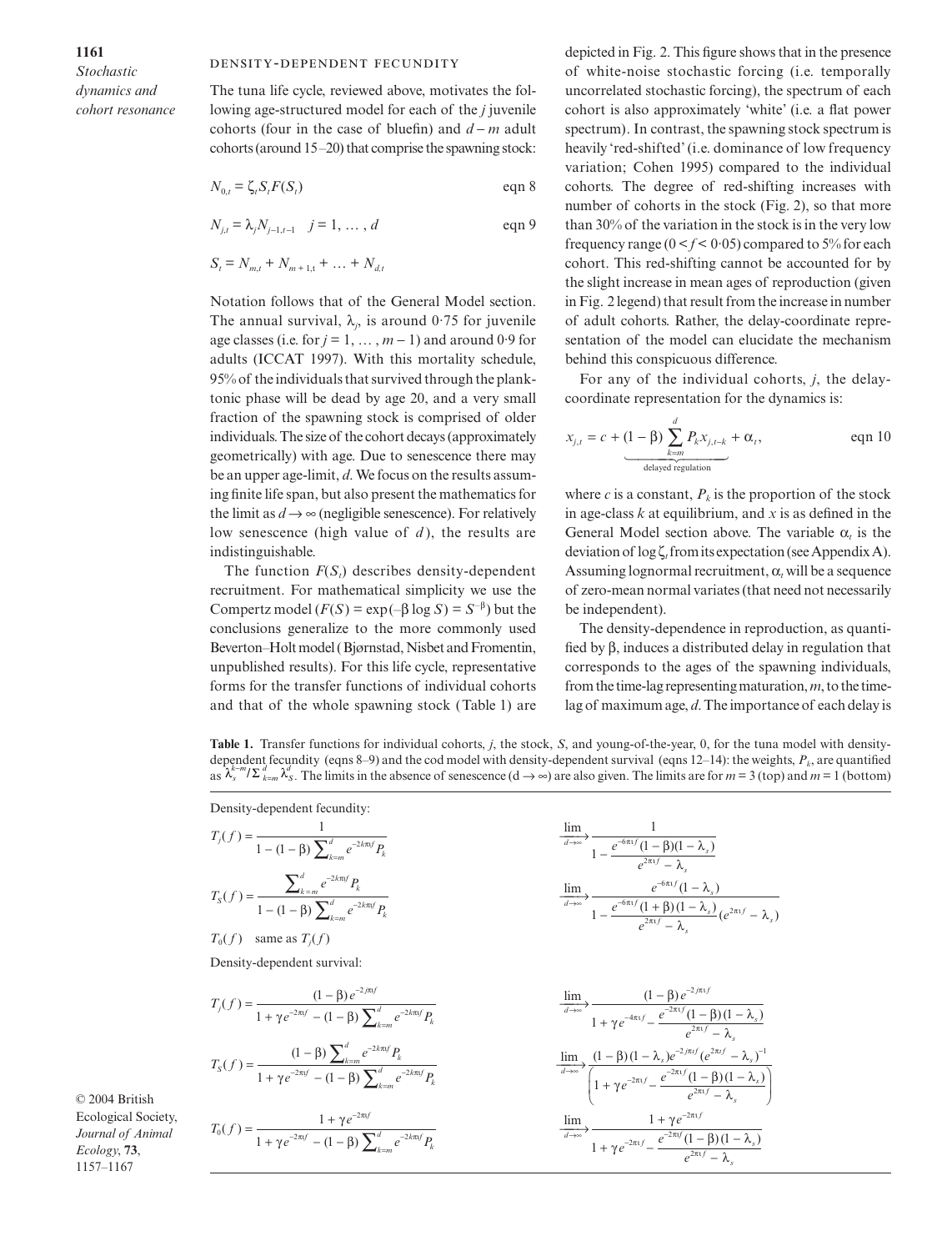

**Fig. 2.** The theoretical power spectra for individual cohorts (solid line) and the total stock size (dotted line) of the generic tuna model (eqns 8–9) as a function of number of cohorts in the stock. (a) Three adult cohorts (generation time: 4·9 years), (b) five adult cohorts (generation time: 5·8 years) and (c) 16 adult cohorts (generation time: 9·1 years). (d) The effect of the stochastic reproduction on an individual cohort (the-young-of-the-year) and the reproductive stock (for three, five and 16 adult) cohorts as measured by the scaled cross-covariance between the stochastic reproduction and abundance as a function of time lag (see text for details: *x*<sub>0</sub>). The maximum covariance is scaled to one to ease comparison. Model parameters are: *m* = 4, β = 0·7,  $λ_s$  = 0·9,  $\lambda_J = 0.75$  and  $\alpha^* = \log(10)$ .

given by the equilibrium proportion of the stock in each age-class. Note that the  $(1 – \beta)P_k$  coefficients in eqn 10 represents the strengths of 'statistical density-dependence' in ecological time series parlance (e.g. Royama 1992).

The corresponding equation for the log-spawning stock, *s*, takes an analogous form to eqn 10 except for the nature of the stochastic component:

$$
s_{t} = c + (1 - \beta) \sum_{k=m}^{d} P_{k} s_{t-k} + \sum_{\substack{k=m \ \text{defined} \ \text{standard} \ \text{of } k}}^{d} P_{k} \alpha_{t-k}.
$$
eqn 11

Comparing eqn 10 to eqn 11, the difference in dynamics − notably the degree of red-shifting of the stock dynamics (Fig.  $2$ ) – arises because of the way the stochastic forcing is echoed in a distributed fashion within the stock, but not in the individual cohorts. This conspicuous difference leads to the different numerators of the two transfer functions (see Table 1). In the presence of stochasticity we can therefore expect any individual cohort to vary mildly around the equilibrium. The stock, in contrast, will exhibit apparent long-term trends. Because the low-frequency variation is associated with 'echoing' of the stochasticity by the age-structured interactions, we dub this the 'cohort resonance' effect. We note that similar effects also appear in models of biomass except that the weights,  $P_k$ , then represent the proportion of the stock biomass rather than numbers.

© 2004 British Ecological Society, *Journal of Animal Ecology*, **73**, 1157–1167

One way to intuit about the cohort resonance effect is to consider the temporal signature of the stochastic reproduction on the stock and on individual cohorts. Obviously, the effects on the young-of-the-year is instantaneous, that of the 1-year-old will be with a 1-year time lag, etc. A good way to visualize this signature is to consider the covariance between the stochastic reproduction and abundances as a function of time lag. We calculated these covariances according to Priestley (1981: ch. 3·5). For individual age-classes, this function has a spike at the appropriate lag (i.e. lag 0 for the young-of-the-year,  $x_0$ ) and will be zero for all other lags. For the stock, in contrast, the effect is distributed across several time lags (Fig. 2d).

## DENSITY-DEPENDENT SURVIVAL

The life cycle of the Skagerrak cod motivates the following age-structured model (Bjørnstad *et al*. 1999a; Stenseth *et al*. 1999; Fromentin *et al*. 2001):

$$
N_{0,t} = \zeta_t S_t \qquad \qquad \text{eqn 12}
$$

$$
N_{1,t} = N_{0,t-1} e^{-\beta v (N_{0,t-1})} e^{-\gamma w (N_{1,t-1})}
$$
eqn 13

$$
N_{j,t} = \lambda_s N_{j-1,t-1} \quad j = 2, \dots, d \qquad \text{eqn 14}
$$

$$
S_t = N_2 + \dots + N_d.
$$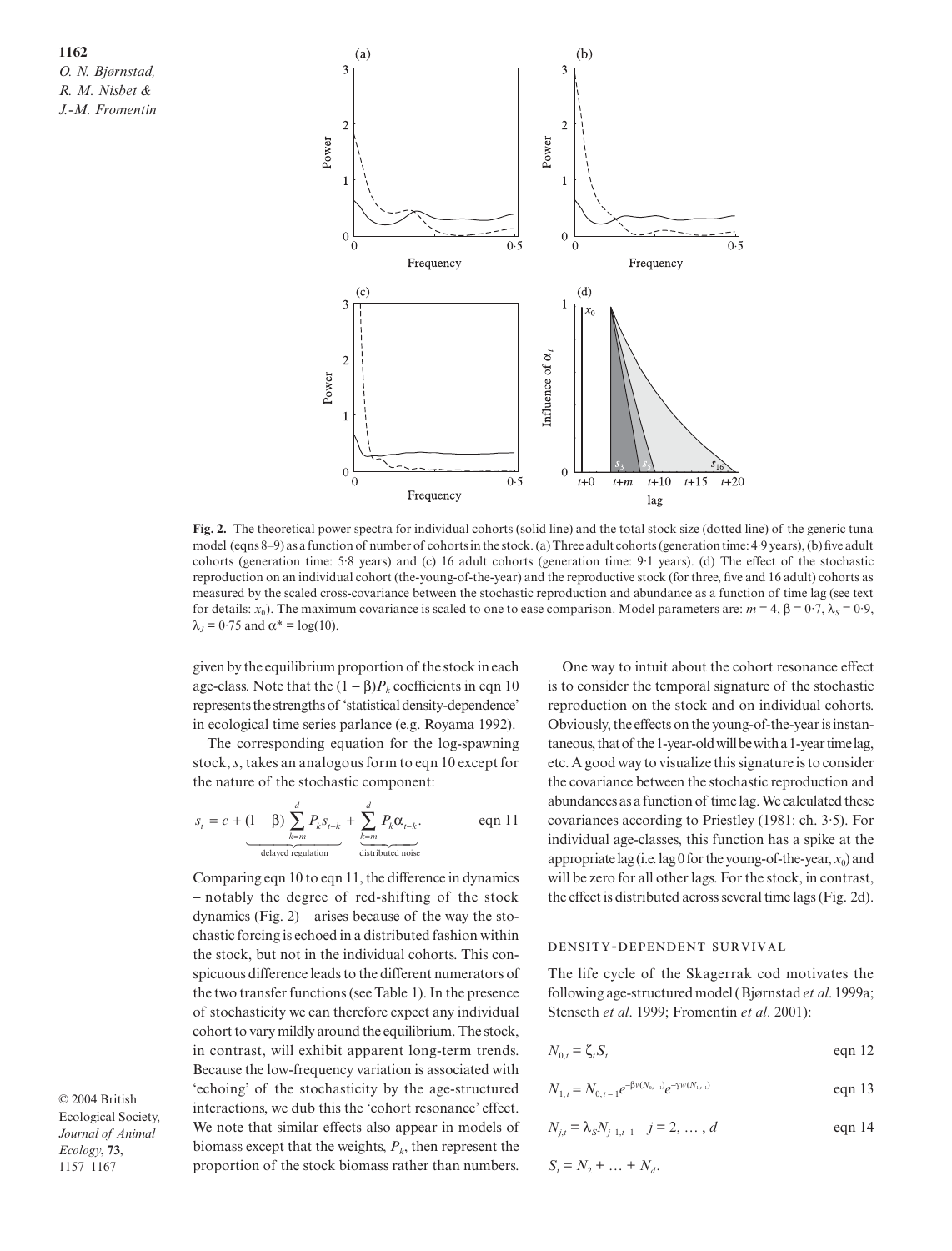

**Fig. 3.** The normalized power spectra of the model (eqn 12) in the parameter range resulting in (a) asymptotically stable overcompensation cycle (parameters β = 1·6, γ = 0·4, λ = 0·4) and (b) (asymptotically stable) single-generation cycle (parameters  $\beta = 0.4$ ,  $\gamma = 0.3$ ,  $\lambda = 0.4$ ). The former represents a two-generation cycle. Full line represents the young-of-the-year, the dashed line represents age 1, and bold lines represents the stock. The peak in power at high frequency represents the cycle. Note also the peak in the low-frequency end of the spectrum of (b).

The strictly positive functions *v*() and *w*() determine the functional forms of how competition (within-cohort interactions) and cannibalism (between-cohort interactions), respectively, affect survival. The parameters β and  $\gamma$  measure the strength of these respective processes. The parameter  $\lambda_s$  represents the annual survivorship of mature individuals (around 0·4 in the Skagerrak cod populations; Julliard *et al*. 2001). The maximum life span, *d*, appears to be around 5–6 years (less than 3% of the stock are older than 5 years). As in the case of density-dependent fecundity, we focus on the results pertaining to finite life spans but also present the mathematics for the limit as  $d \rightarrow \infty$ . Empirical studies indicate that the density-dependence in survival is approximately log-linear [i.e.  $v(N_0) = \log(N_0)$  and  $w(N_1)$  $=$  log( $N_1$ ); Bjørnstad *et al.* 1999b]. The skeleton (i.e. the deterministic analogue) of the model (eqns 12–13) (Table 1) with only one adult cohort is discussed by Nisbet & Onyiah (1994). [However, in their detailed study, density-dependence was assumed of be of the Ricker form (i.e.  $v(N_0) = N_0$  and  $w(N_1) = N_1$ )] This model can, in addition to the overcompensation (two-generation) cycles seen in the presence of densitydependent fecundity, also exhibit single-generation cycles when intercohort interactions are strong.

The transfer functions associated with the life cycle (eqns 12–13) (Table 1) are shown in Fig. 3. In addition to the cycles, the young-of-the-year and the spawning stock are predicted to show low-frequency fluctuations for certain parameter values (Fig. 3b). The delay-coordinate representation for the first age class (see equations) is:

$$
x_{1,t} = \underbrace{c - \gamma x_{1,t-1}}_{\text{cannibalism}} + \underbrace{(1 - \beta) \sum_{k=2}^{d} P_k x_{1,t-k}}_{\text{comribalism}} + \alpha_t. \qquad \text{eqn 15}
$$

The variable  $\alpha$ , is, again, deviation of log  $\zeta$  from its expectation (see Appendix A).

The corresponding equations for the age-zero cohort and the spawning stock take an analogous form to eqn 15 except for the stochastic component:

$$
x_{0,t} = \underbrace{c - \gamma x_{0,t-1} + (1 - \beta) \sum_{k=2}^{d} P_k x_{0,t-k}}_{\text{delayed regulation}} + \underbrace{\alpha_t + \gamma \alpha_{t-1}}_{\text{distributed noise}},
$$

and

$$
s_{0,t} = \underbrace{c + (1 - \beta) \sum_{k=2}^{d} P_k s_{0,t-k}}_{\text{delayed regulation}} + \underbrace{(1 - \beta) \sum_{k=2}^{d} P_k \alpha_{t-k}}_{\text{distributed noise}}, \text{ eqn 17}
$$

respectively. Comparing eqns 16 and 17 to eqn 15, the low-frequency variability (Fig. 3) can be seen to be due to the way the stochastic forcing,  $\alpha_1$ , is echoed through the life cycle by the intercohort interaction, γ. The stochastic forcing is echoed further in a distributed fashion across the stock, to induce additional redshifting (cf. Fig. 2d).

#### **Discussion**

#### **COHORT RESONANT EFFECTS**

Our analysis of two models explores the interplay between stochastic reproduction and density-dependent survival and fecundity as mediated by intra- and intercohort interactions. We show that apparent trends can arise when the stochastic recruitment is echoed by the life cycle either through being distributed across multiple adult cohorts or through being echoed through intercohort interactions. In both cases, this phenomenon emerges because at least one age-class is interacting with more than one other age-class. In analyses of numerous other life cycles, we have found that cohort resonant effects can induce low-frequency fluctuations in groups of cohorts and/or individual cohorts in any life cycle except for the simplest non-interactive and semelparous one (unpublished results). Such lowfrequency fluctuations correspond to apparent trends that can potentially mimic critical variation in abundance linked to environmental change, over-exploitation or other types of anthropogenic forcing. We stress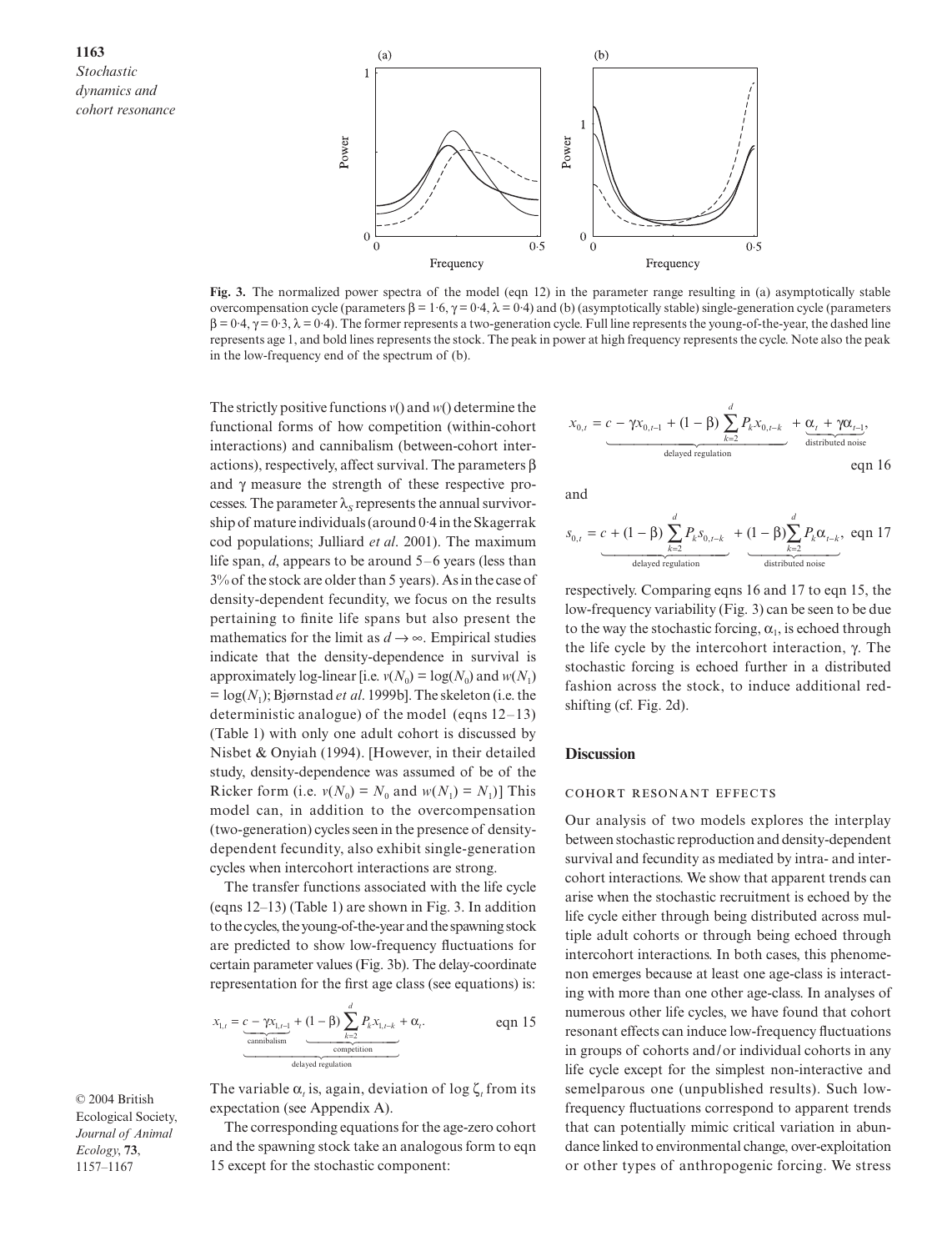

**Fig. 4.** The relative influence of 'cohort resonance' on amplifying/reducing variation at various frequency. Because cohort resonance induces distributed stochastic forcing, low-frequency variation tends to be enhanced at the expense of high-frequency variation (and thus the induction of apparent 'trends'). The graphs quantify the relative amplification (response > 1) or reduction (< 1) in variation at different frequencies in (a) the long-lived model (with five adult cohorts), and (b) the short-lived model. The *y*-axis represents the spectral power relative to the naive theory ignoring cohort resonance (i.e. assuming density-dependent population growth, but ignoring the echoing of the stochasticity). Parameters are (a)  $\lambda_s = 0.9$  and (b)  $\gamma = 0.4$ . Relative amplifications are independent of all other parameters (cf. eqn 10 vs. eqn 11 and eqn 16 vs. eqn 15). In both cases the age-structured echoing of the stochastic recruitment greatly enhance the importance of low-frequency relative to high-frequency variability.



**Fig. 5.** Environmental stochasticity can rarely be approximated as white noise. The figure depicts how two sample transfer functions filter other types of stochastic forcing. In this case, noise with reddened and blued spectra are used for illustration. With white-noise stochastic forcing, the spectra of abundances takes the shape of the transfer function, for other types of stochastic forcing the amplitudes for the spectra of abundances are enhanced/reduced in proportion to the amplitude of the transfer function at the different frequencies.

that cohort resonance is unrelated to, and should not be confused with, drift in weakly regulated systems with long return times (e.g. Yodzis 1989: ch. 2·4).

In our analyses we made the heuristic assumption that environmental forcing on recruitment constitutes a white-noise (i.e. uncorrelated) process. However, all calculations apply in the case of non-white forcing in that the transfer functions still provide the proportionate amplification/reduction of fluctuations at the various frequencies irrespective of the shape of the spectrum of the environmental forcing (Fig. 5).

Much recent work focuses on the interplay between density-dependent/regulatory and density independent/ stochastic processes on shaping the dynamics of populations. The overall consensus is that both regulatory and stochastic forces must be considered to understand the dynamics of real populations (e.g. Turchin 1995; Bjørnstad & Grenfell 2001). Several different facets of this interplay have been described. First, highly nonlinear density dependence may lead to chaotic dynamics

that result in rapid amplification of stochasticities (e.g. Ellner & Turchin 1995). Secondly, stochastic disturbance can shift populations from one attractor to another in systems with alternative stable states (e.g. Nisbet & Onyiah 1994). Thirdly, complex noise–determinism interactions can arise in the presence of unstable equilibria ('saddle nodes') or unstable manifolds ('repellors') (Rand & Wilson 1991; Cushing *et al*. 1998). A fourth important effect is that stochastic forcing can induce periodic trajectories in a range of asymptotically stable systems (Nisbet & Gurney 1976, 1982; Stenseth, Bjørnstad & Saitoh 1996; Higgins *et al*. 1997). Most of these effects predict short-term cycles and/ or other types of high frequency fluctuations as a result of the noise–determinism interaction.

Cohort resonance in age-structured populations provides a fifth way in which regulatory and stochastic processes interact to shape population dynamics. In contrast to the above effects, cohort resonance leads to low frequency variability. The resultant fluctuations in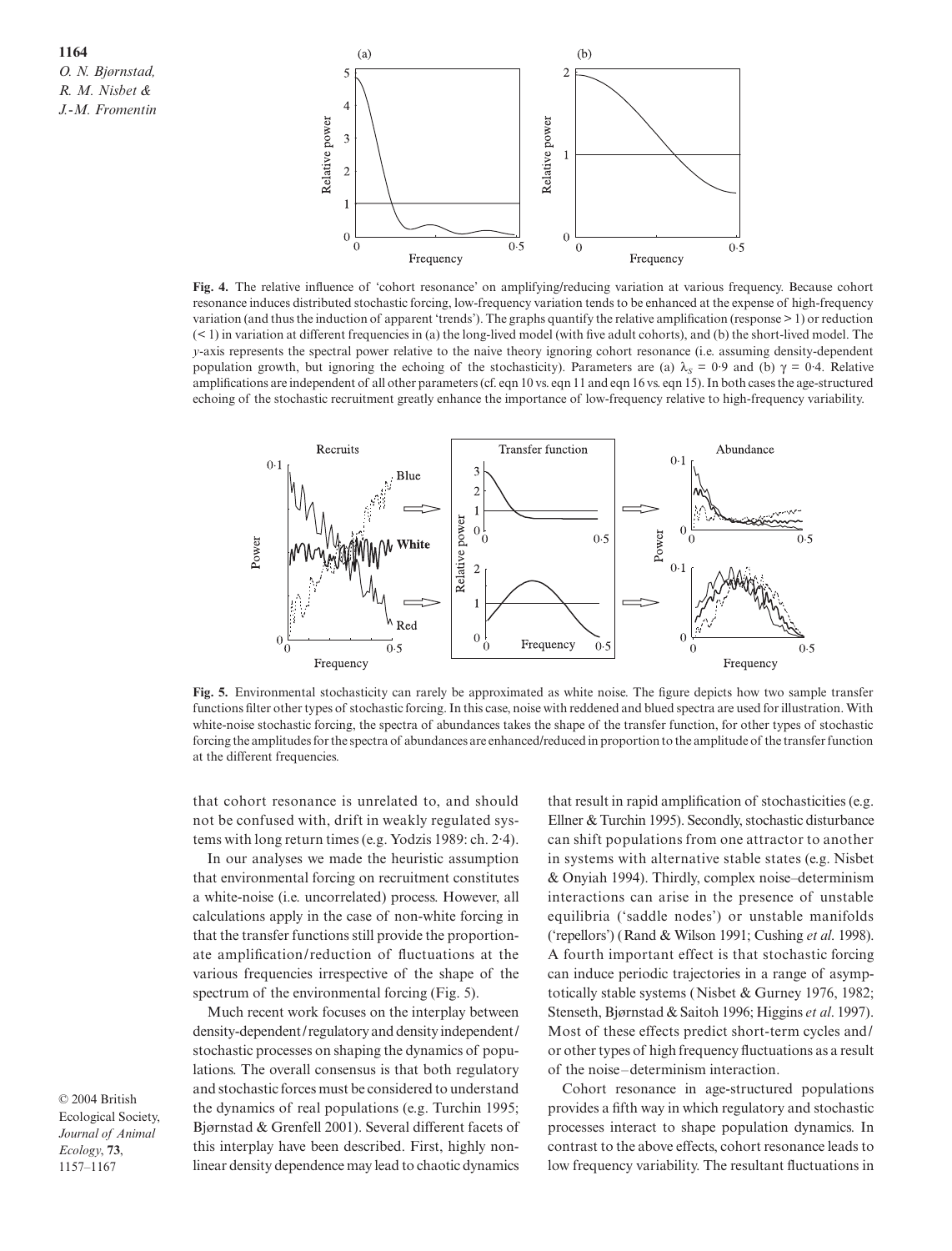*Stochastic dynamics and cohort resonance* abundance may appear as apparent trends in all but the longest time series. Intriguingly, in the case of strong intercohort interactions, one mechanism (asymmetric competition/cannibalism between cohorts) results in dual scales of variability − both single-generation cycles and trends − in the presence of stochastic recruitment (Fig. 3; see also Bjørnstad *et al*. 1999a).

Cohort resonance may be of particular interest in fisheries ecology, as aggregate cohorts − the spawning stock biomass (SSB) – are a key variable when assessing the status of a stock (e.g. Hilborn & Walters 1992). Our current theorizing may provide a new method to help distinguishing between mechanisms causing longterm fluctuations in population size. For instance, the literature on long-term fluctuations in bluefin tuna suggests two possible scenarios: (1) variations in recruitment, or (2) changes in migration patterns (Ravier & Fromentin *et al*. 2001). Our models indicate that climatic variability affecting recruitment should provide a delayed and distributed signal between climate and stock size (Fig. 2d). Any synchronous (lag-zero) covariation between climatic forcing and stock size would suggest that behavioural shifts are the more probable cause. In addition, correlational studies between abundance and climate have been fraught previously with complications relating to multiple testing and data dredging. The combination of transfer functions and delay-coordinate models provides a mechanistic way to predict what the relation should look like for a given life cycle. In particular, the delayed and distributed signal may provide an explanation for – and eventually a solution to − the problems of discerning environmental signatures in age-structured dynamics that is discussed by Kaitala & Ranta (2001).

The likelihood of obtaining resonant effects within a natural population imply sufficient stochasticity within the reproduction/recruitment together with intercohort interactions and/or a long adult life span. While the combination of stochastic recruitment and densitydependent demography is documented most fully in marine populations, it will be interesting to see whether other animals that exhibit stochastic age-structured dynamics, such as large mammals (Gaillard, Festa-Bianchet & Yoccoz 1998; Coulson *et al*. 2001), exhibit cohort resonant effects. A critical challenge that arises from our study is to separate apparent trends that are intrinsic to age-structured dynamics from externally driven trends that are of key concern to management and conservation.

## **Acknowledgements**

This work was supported partially by the National Center for Ecological Analysis and Synthesis (a Center funded by NSF grant no. DEB-94–21535, the University of California Santa Barbara, and the State of California) (O.N.B. and R.M.N.), from the European Union (project EU-DGXIV 99/022) (J.M.F.) and from the National Science Foundation (R.M.N.).

**References**

- Akaike, H. (1974) Markovian representation of stochastic processes and its application to the analysis of autoregressive moving average processes. *Annals of the Institute of Statistical Mathematics*, **26**, 363–387.
- Aoki, M. & Havenner, A. (1991) State space modeling of multiple time series. *Econometric Reviews*, **10**, 1–59.
- Bjørnstad, O.N., Falck, W. & Stenseth, N.C. (1995) A geographic gradient in small rodent density fluctuations: a statistical modelling approach. *Proceedings of the Royal Society of London B*, **262**, 127–133.
- Bjørnstad, O.N., Fromentin, J.-M., Stenseth, N.C. & Gjøsæter, J. (1999a) Cycles and trends in cod population. *Proceedings of the National Academy of Sciences USA*, **96**, 5066–5071.
- Bjørnstad, O.N., Fromentin, J.-M., Stenseth, N.C. & Gjøsæter, J. (1999b) A new test for density-dependent survival: the case of coastal cod populations. *Ecology*, **80**, 1278–1288.
- Bjørnstad, O.N. & Grenfell, B.T. (2001) Noisy clockwork: time series analysis of population fluctuations in animals. *Science*, **293**, 638–643.
- Bjørnstad, O.N., Sait, S.M., Stenseth, N.C., Thompson, D.J. & Begon, M. (2001) Coupling and the impact of specialised enemies on the dimensionality of prey dynamics. *Nature*, **409**, 1001–1006.
- Caswell, H. (2000) *Matrix Population Models: Construction, Analysis, and Interpretation*. Sinauer Associates, Sunderland, MA.
- Cohen, J.E. (1995) Unexpected dominance of high frequencies in chaotic nonlinear population models. *Nature*, **378**, 610–612.
- Costantino, R.F., Cushing, J.M., Dennis, B. & Desharnais, R.A. (1995) Experimentally induced transitions in the dynamic behaviour of insect populations. *Nature*, **375**, 227–230.
- Coulson, T., Catchpole, E.A., Albon, S.D., Morgan, B.J.T., Pemberton, J.M., Clutton-Brock, T.H., Crawley, M.J. & Grenfell, B.T. (2001) Age, sex, density, winter weather and population crashes in Soay sheep. *Science*, **292**, 1528–1531.
- Cushing, D.H. (1990) Plankton production and year class strength in fish populations: an update of the match/ mismatch hypothesis. *Advances in Marine Biology*, **26**, 249–293.
- Cushing, D.H. (1995) *Population Production and Regulation in the Sea: A Fisheries Perspective*. Cambridge University Press, Cambridge.
- Cushing, J.M., Dennis, B., Desharnais, R.A. & Costantino, R.F. (1998) Moving towards an unstable equilibrium: saddle nodes in population systems. *Journal of Animal Ecology*, **67**, 298–306.
- Diekmann, O., Nisbet, R.M., Gurney, W.S.C. & Van den Bosch, F. (1986) Simple models of cannibalism: a critique and a new approach. *Mathematical Biosciences*, **78**, 21–46.
- Eckert, G.L. (2003) Effects of the planktonic period on marine population fluctuations. *Ecology*, **84**, 372–383.
- Ellner, S. & Turchin, P. (1995) Chaos in a noisy world: new methods and evidence from time series analysis. *American Naturalist*, **145**, 343–375.
- Fromentin, J.M. & Fonteneau, A. (2001) Fishing effects and life history traits: a case study comparing tropical versus temperate tunas. *Fisheries Research*, **53**, 133–150.
- Fromentin, J.-M., Stenseth, N.C., Gjøsæter, J., Bjørnstad, O.N., Falck, W. & Johannesen, T. (1997) Spatial patterns of the temporal dynamics of three gadoid species along the Norwegian Skagerrak coast. *Marine Ecological Progress Series*, **155**, 209–222.
- Fromentin, J.-M., Myers, R.A., Bjørnstad, O.N., Stenseth, N.C., Gjøsæter, J. & Christie, H. (2001) Effects of densitydependent and stochastic processes on the regulation of cod populations. *Ecology*, **82**, 567–579.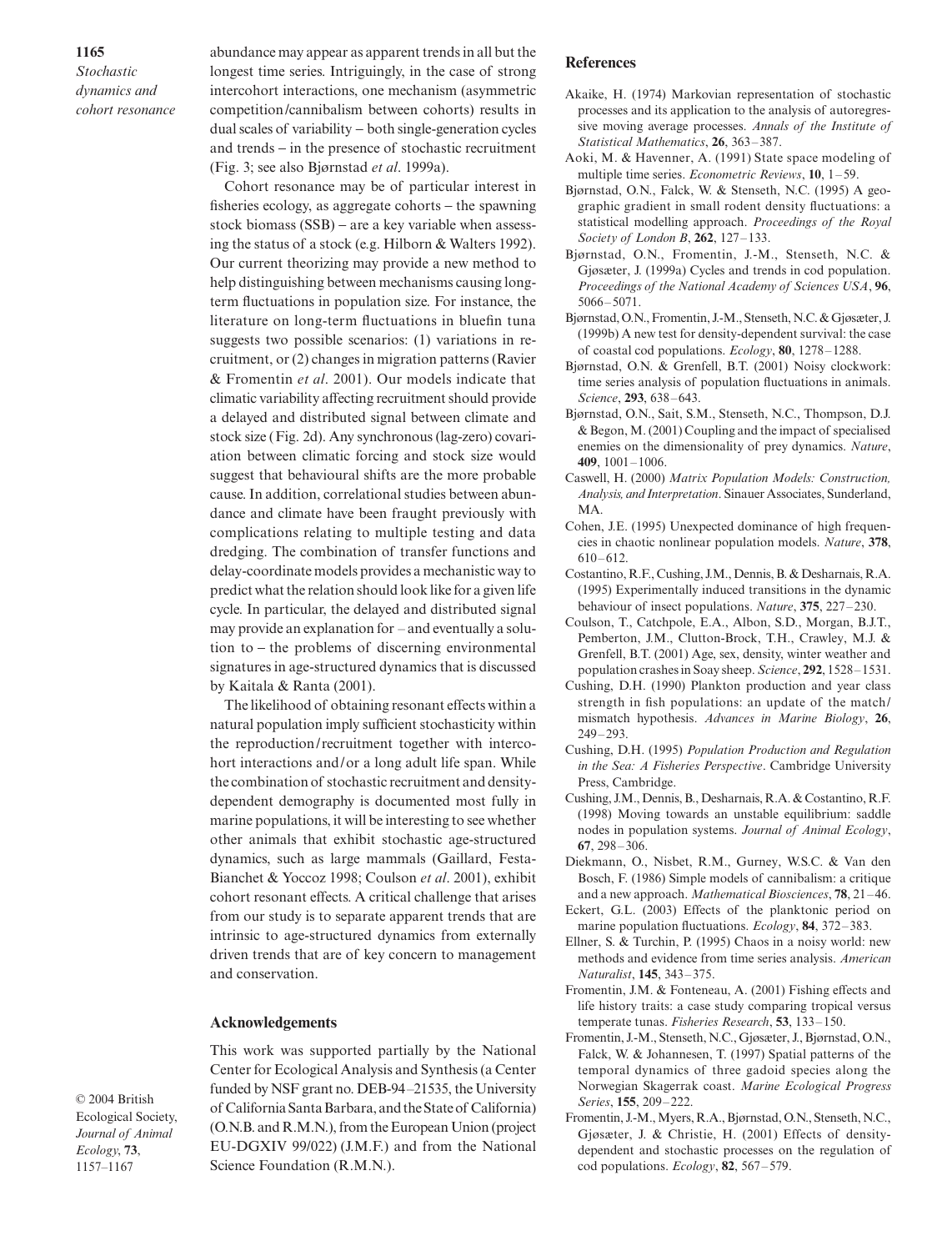*O. N. Bjørnstad, R. M. Nisbet & J.-M. Fromentin*

- Fromentin, J.-M., Stenseth, N.C., Gjøsæter, J., Johannesen, T. & Planque, B. (1998) Long-term fluctuations in cod and pollack along the Norwegian Skagerrak coast. *Marine Ecological Progress Series*, **162**, 265–278.
- Gaillard, J.-M., Festa-Bianchet, M. & Yoccoz, N.G. (1998) Population dynamics of large herbivores: variable recruitment with constant adult survival. *Trends in Ecology and Evolution*, **13**, 58–63.
- Gurney, W.S.C. & Nisbet, R.M. (1980) Age-dependent population dynamics in static and variable environments. *Theoretical Population Biology*, **17**, 321–344.
- Gurney, W.S.C., Nisbet, R.M. & Lawton, J.H. (1983) The systematic formulation of tractable single-species population models incorporating age structure. *Journal of Animal Ecology*, **52**, 479–495.
- Hastings, A. & Costantino, R.F. (1991) Oscillations in population numbers − age-dependent cannibalism. *Journal of Animal Ecology*, **60**, 471–482.
- Higgins, K., Hastings, A., Sarvela, J.N. & Botsford, L.W. (1997) Stochastic dynamics and deterministic skeletons: population behaviour of Dungeness crab. *Science*, **276**, 1431–1435.
- Hilborn, R. & Walters, C. (1992) *Quantitative Fisheries Stock Assessment. Choice, Dynamics and Uncertainty*. Chapman & Hall, London.
- Hjort, J. (1926) Fluctuations in the year classes of important food fishes. *Journal du Conseil International Pour l'Exploration de la Mer*, **1**, 5–38.
- Horwood, J.W. (1983) A general linear-theory for the variance of the yield from fish stocks. *Mathematical Biosciences*, **64**, 203–225.
- ICCAT (1997) 1996 SCRS detailed report on bluefin tuna. *ICCAT Scientific Papers*, **46**, 1–301.
- Ives, A.R., Gross, K. & Klug, J.L. (1999) Stability and variability in competitive communities. *Science*, **286**, 542–544.
- Julliard, R., Stenseth, N.C., Gjøsaeter, J., Lekve, K., Fromentin, J.-M. & Danielssen, D.K. (2001) Age-specific survival of Atlantic cod (*Gadus morhua* L.) along the Norwegian Skagerrak coast: natural and fishing mortality. *Ecological Applications*, **11**, 540–558.
- Kaitala, V. & Ranta, E. (2001) Is the impact of environmental noise visible in the dynamics of age-structured populations? *Proceedings of the Royal Society of London Series B*, **268**, 1769–1774.
- Kooperberg, C., Stone, C.J. & Truong, Y.K. (1995) Logspline estimation of a possibly mixed spectral distribution. *Journal of Time Series Analysis*, **16**, 359–388.
- Lande, R. (1998) Demographic stochasticity and Allee effect on a scale with isotropic noise. *Oikos*, **83**, 353–358.
- Lomb, N.R. (1976) Least-squares frequency analysis of unequally spaced data. *Astrophysics and Space Science*, **39**, 447–462.
- Mather, F.J., Mason, J.M. Jr & Jones, A. (1995) *Historical Document: Life History and Fisheries of Atlantic Bluefin Tuna*. NOAA Tech Memorandum. NMFS, Miami, FL.
- Mertz, C. & Myers, R.A. (1996) An augumented Clark model for stability of populations. *Mathematical Biosciences*, **131**, 157–171.

## **Appendix A**

## LINEARIZING IN LOG-ABUNDANCES

© 2004 British Ecological Society, *Journal of Animal Ecology*, **73**, 1157–1167

Consider a seasonally reproducing fish governed by agestructured dynamics (such as illustrated by our two case studies) and stochastic per capita reproductive rates. Let the vector  $N_t = (N_{0,t}, \ldots, N_{d,t})^T$  denote the abundances of the 0*th*through to the d*th*age class, *<sup>T</sup>* denotes matrix transpose.

- Nisbet, R.M. & Gurney, W.S.C. (1976) A simple mechanism for population cycles. *Nature*, **263**, 319–320.
- Nisbet, R.M. & Gurney, W.S.C. (1982) *Modelling Fluctuating Populations*. Wiley, Chichester.
- Nisbet, R.M. & Onyiah, L.C. (1994) Population dynamic consequences of competition within and between age classes. *Journal of Mathematical Biology*, **32**, 329–344.
- Nisbet, R.M., Gurney, W.S.C. & Pettipher, M.A. (1977) An evaluation of linear models of population fluctuations. *Journal of Theoretical Biology*, **68**, 143–160.
- Oster, G. & Takahash, Y. (1974) Models for age-specific interactions in a periodic environment. *Ecological Monographs*, **44**, 483–501.
- Pascual, M. & Mazzega, P. (2003) Quasicycles revisited: apparent sensitivity to initial conditions. *Theoretical Population Biology*, **64**, 385–395.
- Priestley, M.B. (1981) Spectral analysis and time series. Academic Press, London.
- Rand, D.A. & Wilson, H.B. (1991) Chaotic stochasticity: a ubiquitous source of unpredictability in epidemics. *Proceedings of the Royal Society of London Series B*, **246**, 179–184.
- Ravier, C. & Fromentin, J.-M. (2001) Long-term fluctuations in the eastern Atlantic and Mediterranean bluefin tuna population. *ICES Journal of Marine Science*, **58**, 1299–1317.
- Ricker, W.E. (1954) Stock and recruitment. *Journal of Fishery Research Board Canada*, **11**, 559–623.
- Ripa, J., Lundberg, P. & Kaitala, V. (1998) A general theory of environmental noise in ecological food webs. *American Naturalist*, **151**, 256–263.
- Ripa, J. & Ives, A.R. (2003) Food web dynamics in correlated and autocorrelated environments. *Theoretical Population Biology*, **64**, 369–384.
- Royama, T. (1992) *Analytical Population Dynamics*. Chapman & Hall, London.
- Stenseth, N.C., Bjørnstad, O.N., Falck, W., Fromentin, J.-M., Gjøsæter, J. & Gray, J.S. (1999) Dynamics of coastal cod populations: intra- and intercohort density-dependence and stochastic processes. *Proceedings of the Royal Society of London Series B*, **266**, 1645–1654.
- Stenseth, N.C., Bjørnstad, O.N. & Saitoh, T. (1996) A gradient from stable to cyclic populations of *Clethrionomys rufocanus* in Hokkaido, Japan. *Proceedings of the Royal Society of London Series B*, **263**, 1117–1126.
- Tuljapurkar, S. (1990) *Population Dynamics in Variable Environments*. Springer, New York.
- Turchin, P. (1995) Population regulation: old arguments and a new synthesis. *Population Dynamics* (eds N. Cappuccino & P. Price), pp. 19–39. Academic Press, New York.
- Wooster, W.S. & Bailey, K.M. (1989) Recruitment of marine fishes revisited. *Canadian Special Publication of Fisheries and Aquatic Sciences*, **108**, 153–159.
- Wootton, R.J. (1990) *Ecology of Teleost Fishes*. Chapman & Hall, London.
- Yodzis, P. (1989) *Introduction to Theoretical Ecology*. Harper & Row, New York.

*Received 23 November 2003; accepted 22 April 2004*

Reproduction and survival may depend on density (of all or some of the cohorts) and the stochastic forces, ζ. Thus, the age-structured system can generally be written as:

$$
N_{j,t} = \Phi_j(\mathbf{N}_{t-1}, \zeta_t), \qquad \text{eqn Al}
$$

where  $\Phi_i$  is the function summarizing the densitydependent and density-independent influences on age-class *j*. On a logarithmic scale, eqn Al is: